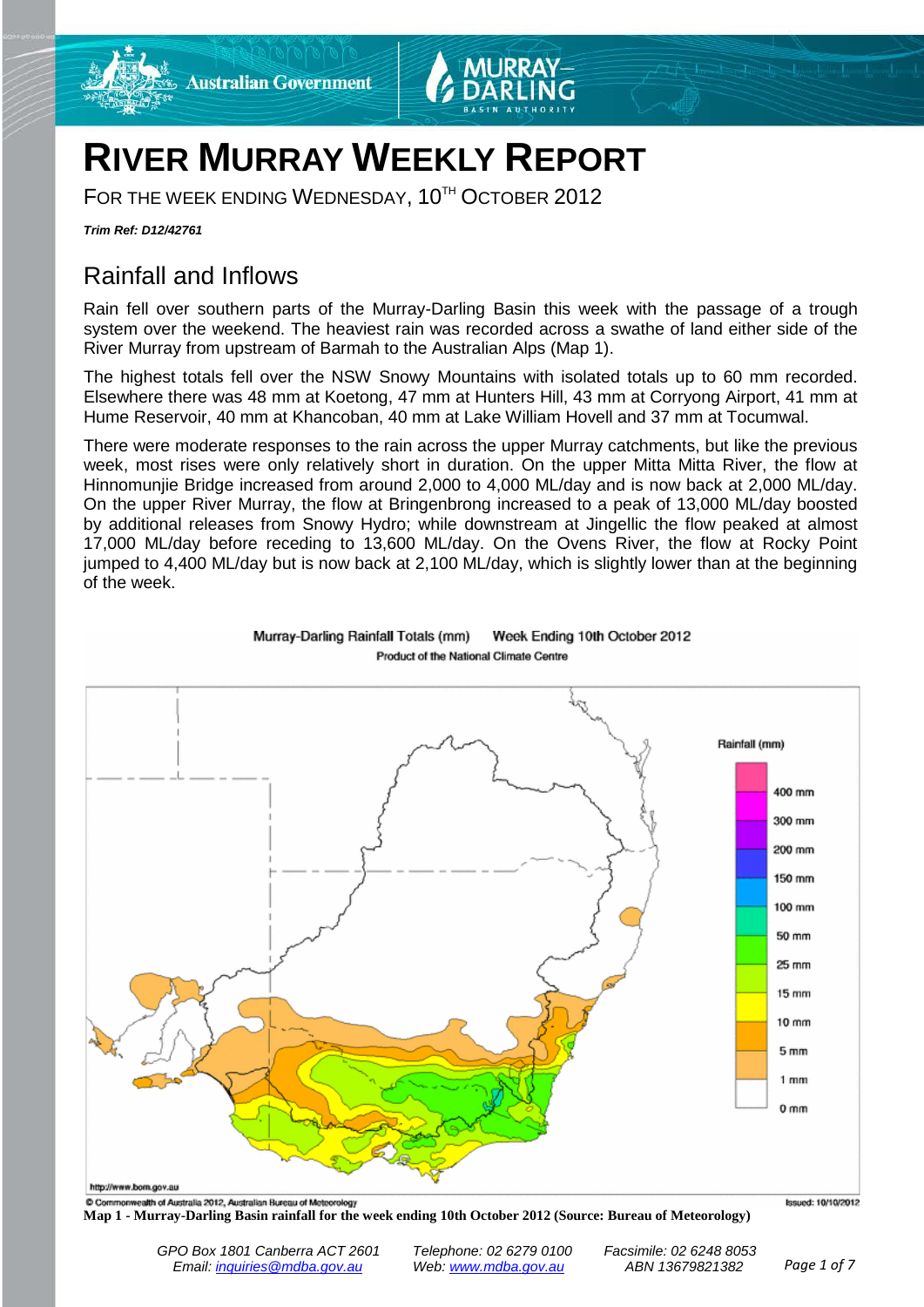

MDBA active storage increased by 30 GL this week and is currently 8,716 GL, or 101% capacity. Information on upper State shares within each storage can be found on the MDBA water accounting page at [http://www.mdba.gov.au/water/water-accounting.](http://www.mdba.gov.au/water/water-accounting)

At Dartmouth Reservoir, the storage increased by a further 23 GL to 3,773 GL (98% capacity) with inflows once again rising above 5,000 ML/day. Following this week's rain, Dartmouth Reservoir is expected to reach 99% capacity by the beginning of November, and sooner if further rain falls. The release, measured at Colemans, was increased this week to 1,200 ML/day with AGL Hydro making an entitlement release for electricity generation, which is expected to continue during the coming few days.

At Hume Reservoir, inflows increased once again, reaching 20,000 ML/day on 9 October and maintaining 'spill mode' operations for at least the time being. The release peaked at 18,200 ML/day before decreasing to 15,500 ML/day. Further reductions to the release are expected over the coming days depending on catchment responses to any further rain that falls. Total storage at Hume Reservoir increased by 28 GL to 2,958 GL (98%).

Although Hume and Dartmouth Reservoirs are close to full, inflows to both storages remain relatively low. As such, downstream flows are not expected to be high in the near future unless significant rain falls. The Bureau of Meteorology is forecasting mostly dry and warmer weather over the coming week.

At Yarrawonga Weir, total diversions through Mulwala Canal and Yarrawonga Main Channel were reduced sharply as rainfall put a dampener on irrigation demand along the Murray valley. Total diversion is currently around 3,400 ML/day, but is expected to gradually increase again once conditions dry out. The pool level in Lake Mulwala is 124.75 m AHD and the release downstream has been increased to 17,000 ML/day – up from a low of 11,200 ML/day mid-week as inflows along the Murray, Kiewa and Ovens Rivers increased following the rain. The release is expected to peak between 17,000 and 18,000 ML/day in the coming days and then gradually reduce next week.

On the Edward River system, combined inflows though the Edward and Gulpa offtakes decreased slightly during the week, but are expected to increase a little in the coming days as higher flows arrive from Yarrawonga. At Stevens Weir, the flow decreased to a low of 2,700 ML/day but has since increased to around 4,000 ML/day. Downstream of Stevens Weir, flows along the Edward and Wakool Rivers are generally receding slowly.

On the Goulburn River the flow at McCoys has averaged around 1,600 ML/day with a small rise to above 2,000 ML/day expected in the coming week. At Torrumbarry Weir, the flow on the River Murray has averaged around 10,500 ML/day, but has now increased to 12,500 ML/day following a reduction in diversion at National Channel from 3,200 to 1,400 ML/day.

At Swan Hill, the flow receded as expected, decreasing from 18,000 to 11,300 ML/day; however flows slightly above this level are expected later in the coming week. On the lower Murrumbidgee River, the flow at Balranald continued to recede and is now at 4,800 ML/day. The flow is expected to continue receding at a slow rate before increasing again with the planned release of environmental water that will arrive in the lower reaches of the Murrumbidgee later in the month. At Euston Weir the flow decreased from 48,900 to 36,800 ML/day. The flow will continue receding in the days ahead with flows below 25,000 ML/day expected by the middle of next week.

At Mildura the re-instatement of Mildura Weir is underway, and the flow is now receding. The pool level is currently 33.28 m AHD (1.12 m below FSL) but will rise towards FSL over the coming week as the weir re-instatement process is completed (see attached media release).

Total storage at Menindee Lakes decreased by 17 GL this week with the lakes now storing 1,997 GL (115% capacity). The release to the lower Darling River (measured at Weir 32) continues to follow a pattern that is varied around an average target of 500 ML/day. Downstream on the lower Darling River, the flow at Burtundy decreased from 1,600 to 1,000 ML/day and will continue to ease this week.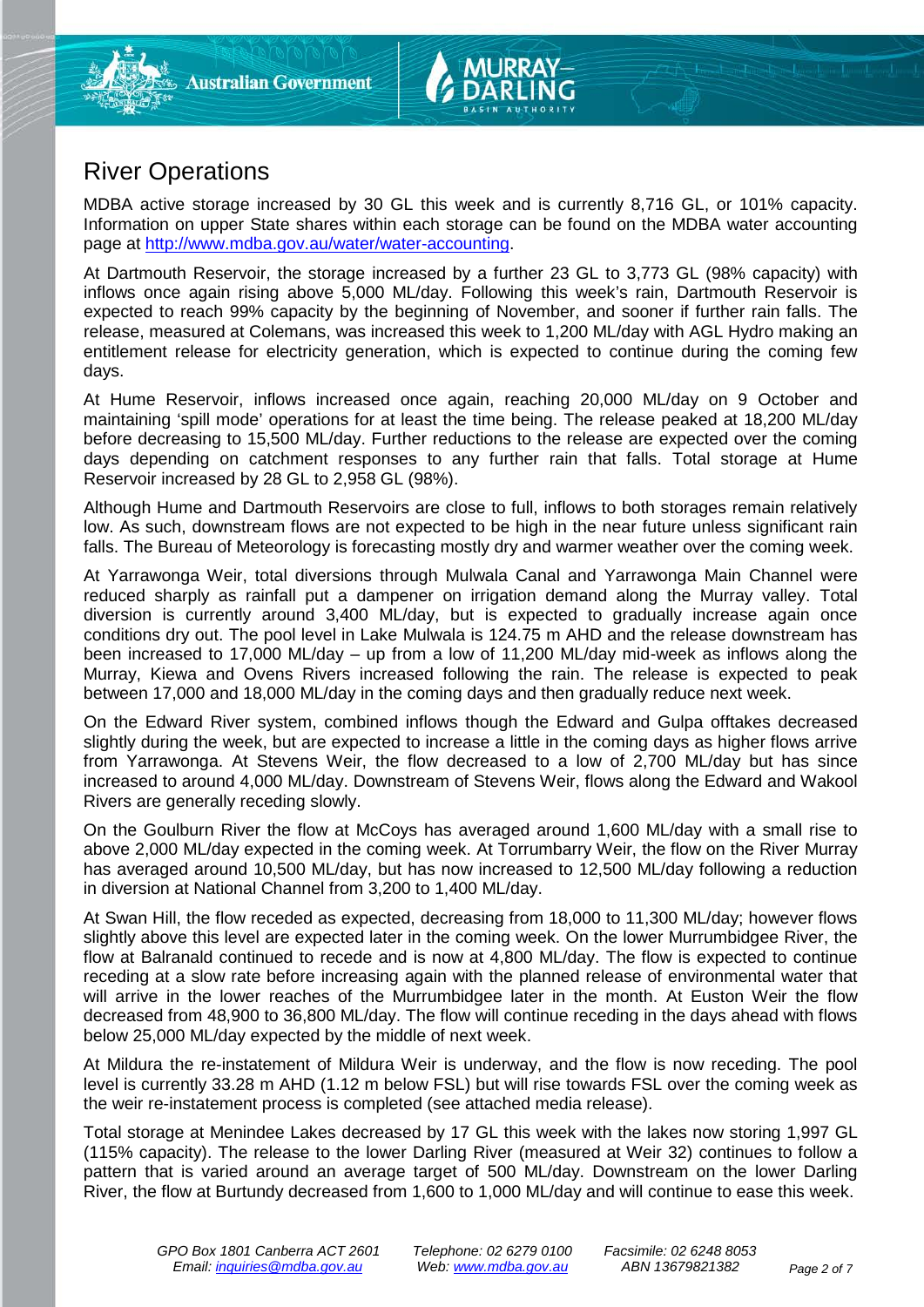



On the River Murray at Wentworth, flows are now receding following a broad peak in excess of 50,000 ML/day from late August to early October. The flow is now at 47,600 ML/day with a more rapid recession expected over the coming week as upstream flows continue to fall away.

At Lake Victoria the volume decreased slightly from 666 to 662 GL (98% capacity). The lake will now be filled gradually to Full Supply over the coming weeks. The flow to South Australia remained at 49,500 ML/day this week but will begin receding in the next few days.

In South Australia, the flow over Lock 1 has been steady near a peak of around 42,500 ML/day. At the Lower Lakes, the level has remained fairly steady during the week with a 5-day average at Lake Alexandrina of 0.65 m AHD. Forecast wind and swell conditions in the coming days may necessitate the closure of gates at Goolwa and Mundoo, meaning lake levels could rise during the coming week.

#### **For media inquiries contact the Media Officer on 02 6279 0141**

DAVID DREVERMAN Executive Director, River Management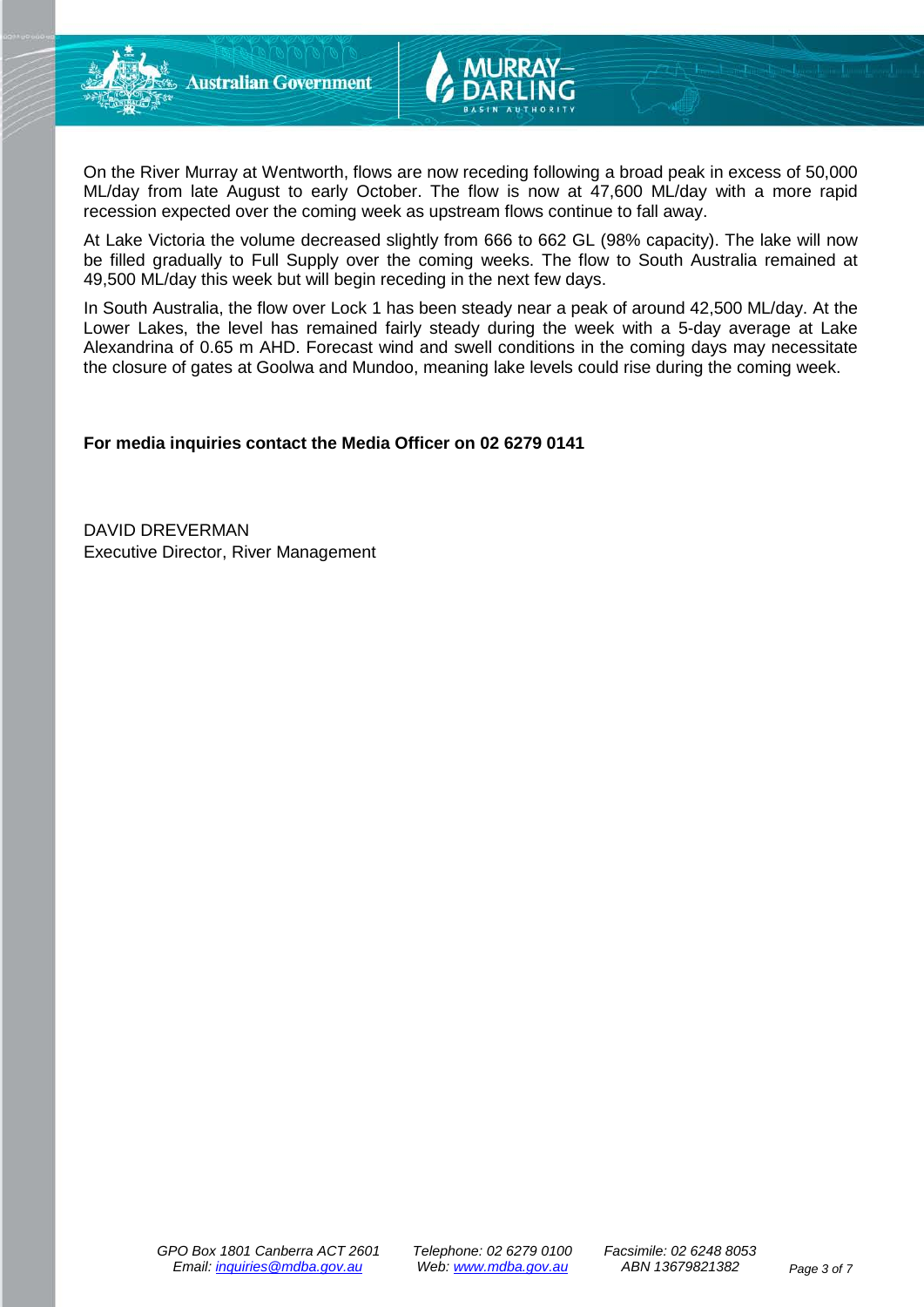



### Water in Storage Week ending Wednesday 10 Oct 2012

| <b>MDBA Storages</b>             | Full<br>Supply<br>Level | <b>Full Supply</b><br>Volume | Current<br>Storage<br>Level | Current | Storage | Dead<br>Storage | Active<br>Storage | Change in<br>Total<br>Storage<br>for the<br>Week |
|----------------------------------|-------------------------|------------------------------|-----------------------------|---------|---------|-----------------|-------------------|--------------------------------------------------|
|                                  | $(m$ AHD)               | (GL)                         | $(m$ AHD)                   | (GL)    | %       | (GL)            | (GL)              | (GL)                                             |
| Dartmouth Reservoir              | 486.00                  | 3856                         | 484.73                      | 3773    | 98%     | 71              | 3702              | $+23$                                            |
| Hume Reservoir                   | 192.00                  | 3 0 0 5                      | 191.76                      | 2958    | 98%     | 23              | 2935              | $+28$                                            |
| Lake Victoria                    | 27.00                   | 677                          | 26.88                       | 662     | 98%     | 100             | 562               | -4                                               |
| Menindee Lakes                   |                         | 1 731*                       |                             | 997     | 115%    | (480#)          | 1517              | $-17$                                            |
| <b>Total</b>                     |                         | 9 2 6 9                      |                             | 9 3 9 0 | 101%    | $ -$            | 8716              | $+30$                                            |
| <b>Total Active MDBA Storage</b> |                         |                              |                             |         |         |                 | $101\%$ ^         |                                                  |

#### **Major State Storages**

| <b>Burrinjuck Reservoir</b> | 026     | 997   | 97%  |     | 994     | -25    |
|-----------------------------|---------|-------|------|-----|---------|--------|
| <b>Blowering Reservoir</b>  | 631     | 490   | 91%  | 24  | 466     | -46    |
| Eildon Reservoir            | 3 3 3 4 | 3 318 | 100% | 100 | 3 2 1 8 | $.4 -$ |

\* Menindee surcharge capacity – 2050 GL \*\* All Data is rounded to nearest GL \*\*

# NSW takes control of Menindee Lakes when storage falls below 480 GL, and control reverts to MDBA when storage next reaches 640 GL A % of total active MDBA storage

**Snowy Mountains Scheme Snowy diversions for week ending 09 Oct 2012** 

| <b>Storage</b>         | <b>Active Storage</b><br>'GL) | Weekly Change<br>(GL) | Diversion (GL)       | This Week | From 1 May<br>2012 |
|------------------------|-------------------------------|-----------------------|----------------------|-----------|--------------------|
| Lake Eucumbene - Total | 2 3 8 3                       | +54                   | Snowy-Murray         | $+4$      | 47'                |
| Snowy-Murray Component | 840                           | +48                   | Tooma-Tumut          | $+9$      | 159                |
| <b>Target Storage</b>  | 1400                          |                       | <b>Net Diversion</b> | -5        | 312                |
|                        |                               |                       | Murray 1 Release     | +29       | 662                |

#### **Major Diversions from Murray and Lower Darling (GL) \***

| <b>New South Wales</b>    | This Week | From 1 July<br>2012 | Victoria                        | This Week | From 1<br><b>July 2012</b> |
|---------------------------|-----------|---------------------|---------------------------------|-----------|----------------------------|
| Murray Irrig. Ltd (Net)   | 39.0      | 259                 | Yarrawonga Main Channel (net)   | 5.2       | 59                         |
| Wakool Sys Allowance      | 0.0       |                     | Torrumbarry System + Nyah (net) | 18.7      | 128                        |
| Western Murray Irrigation | 0.5       |                     | Sunraysia Pumped Districts      | 2.1       | 14                         |
| Licensed Pumps            | 5.5       | 45                  | Licensed pumps - GMW (Nyah+u/s) | 1.3       |                            |
| Lower Darling             | 3.8       | 89                  | Licensed pumps - LMW            | 5         | 39                         |
| <b>TOTAL</b>              | 48.8      | 396                 | TOTAL                           | 32.3      | 245                        |

\* Figures derived from estimates and monthly data. Please note that not all data may have been available at the time of creating this report.

\*\* All data above is rounded to nearest 100 ML for weekly data and nearest GL for cumulative data\*\*

| Flow to South Australia (GL)                                                                                              | Entitlement this month | $170.0*$ |                 |
|---------------------------------------------------------------------------------------------------------------------------|------------------------|----------|-----------------|
| * Flow to SA will be greater than entitlement for this<br>month due to Unregulated Flows and Additional<br>Dilution Flow. | Flow this week         | 346.6    | (49 500 ML/day) |
|                                                                                                                           | Flow so far this month | 495.8    |                 |
|                                                                                                                           | Flow last month        | 1.383.7  |                 |
| $\mathbf{A}$ , $\mathbf{B}$ , $\mathbf{A}$ , $\mathbf{B}$                                                                 |                        |          |                 |

#### **Salinity (EC) (microSiemens/cm at 25o C)**

|                         | Current | Average over the last week | Average since 1 August 2012 |
|-------------------------|---------|----------------------------|-----------------------------|
| Swan Hill               | 120     | 110                        | 120                         |
| Euston                  | 140     | 140                        | 120                         |
| <b>Red Cliffs</b>       | 120     | 120                        | 110                         |
| Merbein                 | 110     | 110                        | 130                         |
| Burtundy (Darling)      | 420     | 410                        | 420                         |
| Lock 9                  | 130     | 130                        | 130                         |
| Lake Victoria           | 230     | 220                        | 240                         |
| Berri                   | 170     | 170                        | 200                         |
| Waikerie                | 220     | 220                        | 220                         |
| Morgan                  | 200     | 200                        | 210                         |
| Mannum                  | 190     | 200                        | 200                         |
| Murray Bridge           | 230     | 230                        | 240                         |
| Milang (Lake Alex.)     |         |                            | 430                         |
| Poltalloch (Lake Alex.) | 250     | 240                        | 270                         |
| Meningie (Lake Alb.)    | 3 5 6 0 | 3 5 4 0                    | 3 4 0 0                     |
| Goolwa Barrages         | 980     | 910                        | 2810                        |

*GPO Box 1801 Canberra ACT 2601 Telephone: 02 6279 0100 Facsimile: 02 6248 8053 Email: [inquiries@mdba.gov.au](mailto:inquiries@mdba.gov.au) Web: [www.mdba.gov.au](http://www.mdba.gov.au/) ABN 13679821382 Page 4 of 7*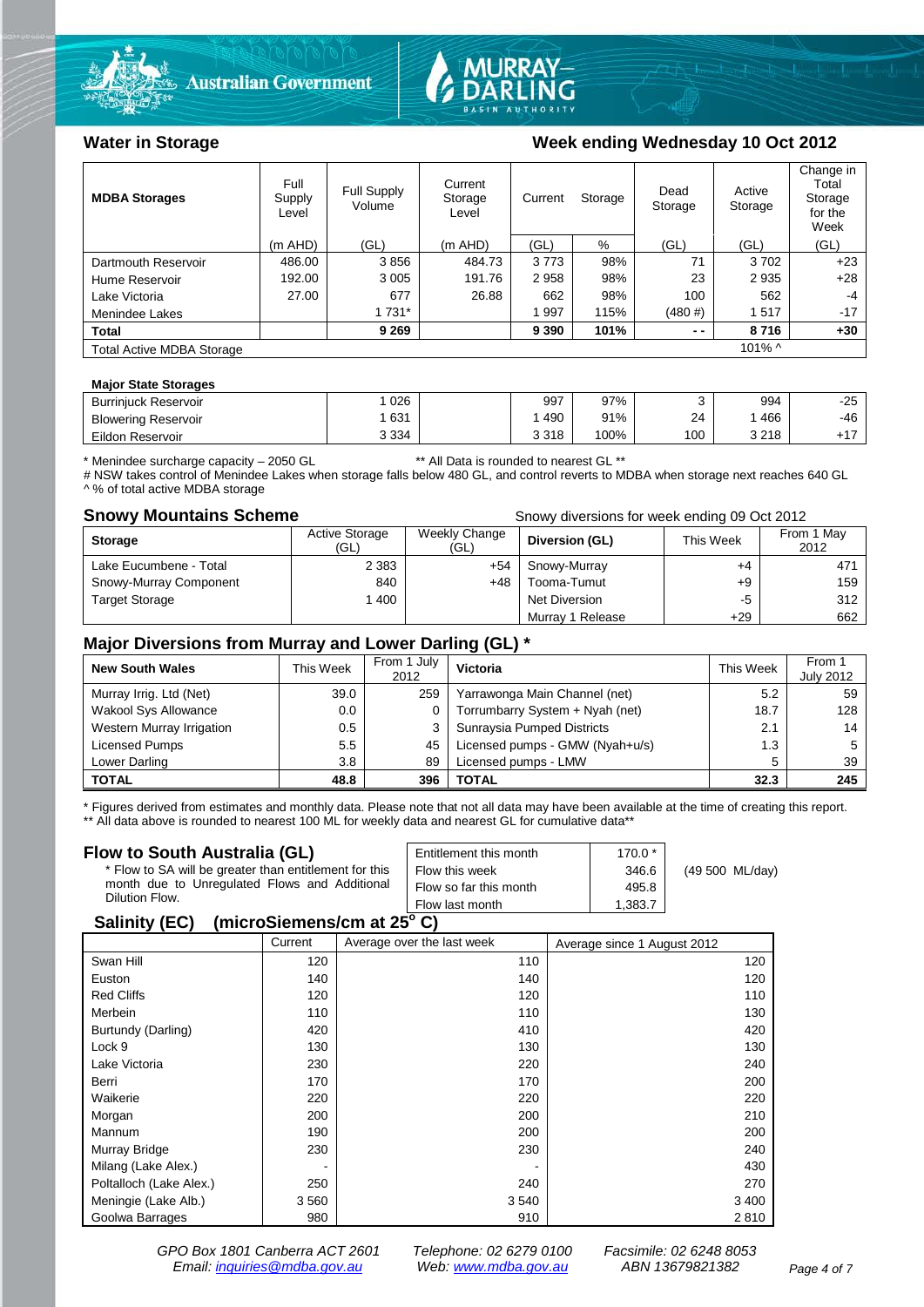



#### River Levels and Flows **Week ending Wednesday 10 Oct 2012**

|                                | Minor Flood<br>Stage | Gauge    | Height  | Flow     | Trend | Average Flow<br>this Week | Average<br>Flow last<br>Week |
|--------------------------------|----------------------|----------|---------|----------|-------|---------------------------|------------------------------|
| <b>River Murray</b>            | (m)                  | local(m) | (m AHD) | (ML/day) |       | (ML/day)                  | (ML/day)                     |
| Khancoban                      |                      |          |         | 7 1 7 0  | F     | 7 1 2 0                   | 7 0 7 0                      |
| Jingellic                      | 4.0                  | 2.68     | 209.20  | 13 560   | F     | 12 2 8 0                  | 11 680                       |
| Tallandoon (Mitta Mitta River) | 4.2                  | 2.00     | 218.89  | 2 0 2 0  | S     | 1 9 9 0                   | 1 2 7 0                      |
| Heywoods                       | 5.5                  | 3.04     | 156.67  | 15 460   | F     | 12 200                    | 19 0 30                      |
| <b>Doctors Point</b>           | 5.5                  | 3.27     | 151.74  | 18 080   | F     | 14 940                    | 21 710                       |
| Albury                         | 4.3                  | 2.32     | 149.76  |          |       |                           |                              |
| Corowa                         | 3.8                  | 3.80     | 129.82  | 19750    | R     | 15 160                    | 22 160                       |
| Yarrawonga Weir (d/s)          | 6.4                  | 2.52     | 117.56  | 17 0 20  | R     | 15 150                    | 20 340                       |
| Tocumwal                       | 6.4                  | 2.97     | 106.81  | 14 870   | R     | 16 940                    | 19510                        |
| Torrumbarry Weir (d/s)         | 7.3                  | 3.85     | 82.40   | 12 590   | R     | 10 800                    | 15 390                       |
| Swan Hill                      | 4.5                  | 2.10     | 65.02   | 11 280   | F     | 13 390                    | 20 080                       |
| <b>Wakool Junction</b>         | 8.8                  | 6.01     | 55.13   | 22 730   | F     | 28 040                    | 37 620                       |
| Euston Weir (d/s)              | 8.8                  | 4.85     | 46.69   | 36 800   | F     | 42 490                    | 48 800                       |
| Mildura Weir (d/s)             |                      |          |         | 42 090   | F     | 43 290                    |                              |
| Wentworth Weir (d/s)           | 7.3                  | 5.54     | 30.30   | 47 600   | F     | 50 060                    | 52 600                       |
| <b>Rufus Junction</b>          |                      | 6.93     | 23.86   | 49 830   | R     | 49 510                    | 49 510                       |
| Blanchetown (Lock 1 d/s)       | ۰                    | 2.88     |         | 43 200   | R     | 42 530                    | 41 540                       |
|                                |                      |          |         |          |       |                           |                              |
| <b>Tributaries</b>             |                      |          |         |          |       |                           |                              |
| Kiewa at Bandiana              | 2.7                  | 2.42     | 155.65  | 2 9 0 0  | F     | 2970                      | 2780                         |
| Ovens at Wangaratta            | 11.9                 | 8.92     | 146.60  | 3 0 7 0  | F     | 3 3 2 0                   | 4 0 5 0                      |
| Goulburn at McCoys Bridge      | 9.0                  | 1.94     | 93.36   | 1720     | F     | 1 640                     | 2750                         |
| Edward at Stevens Weir (d/s)   |                      | 3.07     | 82.85   | 4 0 1 0  | F     | 3 2 6 0                   | 3920                         |
| <b>Edward at Liewah</b>        |                      | 3.14     | 58.52   | 2780     | F     | 3 3 0 0                   | 4740                         |
| Wakool at Stoney Crossing      |                      | 2.87     | 56.36   | 4 9 7 0  | F     | 6920                      | 11 580                       |
| Murrumbidgee at Balranald      | 5.0                  | 3.86     | 59.82   | 4770     | F     | 5850                      | 8870                         |
| Barwon at Mungindi             |                      | 3.13     |         | 0        | F     | 10                        | 30                           |
| Darling at Bourke              | $\blacksquare$       | 4.24     |         | 1 0 8 0  | F     | 1 200                     | 1610                         |
| Darling at Burtundy Rocks      |                      |          |         | 950      | F     | 1 1 8 0                   | 2 2 8 0                      |

Natural Inflow to Hume 17 530 18 700

(i.e. Pre Dartmouth & Snowy Mountains scheme)

**Weirs and Locks** Pool levels above or below Full Supply Level (FSL)

| <b>Murray</b>      | FSL (m AHD) | u/s     | d/s            |                       | FSL (m AHD) | u/s     | d/s     |
|--------------------|-------------|---------|----------------|-----------------------|-------------|---------|---------|
| Yarrawonga         | 124.90      | $-0.15$ | $\blacksquare$ | No. 7 Rufus River     | 22.10       | $+1.74$ | $+4.64$ |
| No. 26 Torrumbarry | 86.05       | $-0.05$ | $\sim$         | No. 6 Murtho          | 19.25       | $+0.10$ | $+2.68$ |
| No. 15 Euston      | 47.60       | $-0.21$ | $\blacksquare$ | No. 5 Renmark         | 16.30       | $-0.03$ | $+2.41$ |
| No. 11 Mildura     | 34.40       | $-1.12$ | $+2.45$        | No. 4 Bookpurnong     | 13.20       | $+0.41$ | $+3.67$ |
| No. 10 Wentworth   | 30.80       | $-0.10$ | $+2.90$        | No. 3 Overland Corner | 9.80        | $+0.23$ | $+2.96$ |
| No. 9 Kulnine      | 27.40       | $+0.36$ | $+2.29$        | No. 2 Waikerie        | 6.10        | $+0.47$ | $+3.18$ |
| No. 8 Wangumma     | 24.60       | $+0.91$ | $+3.05$        | No. 1 Blanchetown     | 3.20        | $+0.28$ | $+2.13$ |

#### **Lower Lakes FSL = 0.75 m AHD**

Lake Alexandrina average level for the past 5 days (m AHD) 0.65

| <b>Barrages</b>       |              | <b>Fishways at Barrages</b> |            |           |                      |  |  |
|-----------------------|--------------|-----------------------------|------------|-----------|----------------------|--|--|
|                       | Openings     | Level (m AHD)               | No. Open   | Rock Ramp | <b>Vertical Slot</b> |  |  |
| Goolwa                | 128 openings | 0.65                        | All closed |           | Open                 |  |  |
| Mundoo                | 26 openings  | 0.61                        | All closed | -         |                      |  |  |
| <b>Boundary Creek</b> | 6 openings   |                             |            | -         |                      |  |  |
| Ewe Island            | 111 gates    |                             | 35         |           |                      |  |  |
| Tauwitchere           | 322 gates    | 0.65                        | 70         | Open      | Open                 |  |  |

AHD = Level relative to Australian Height Datum, i.e. height above sea level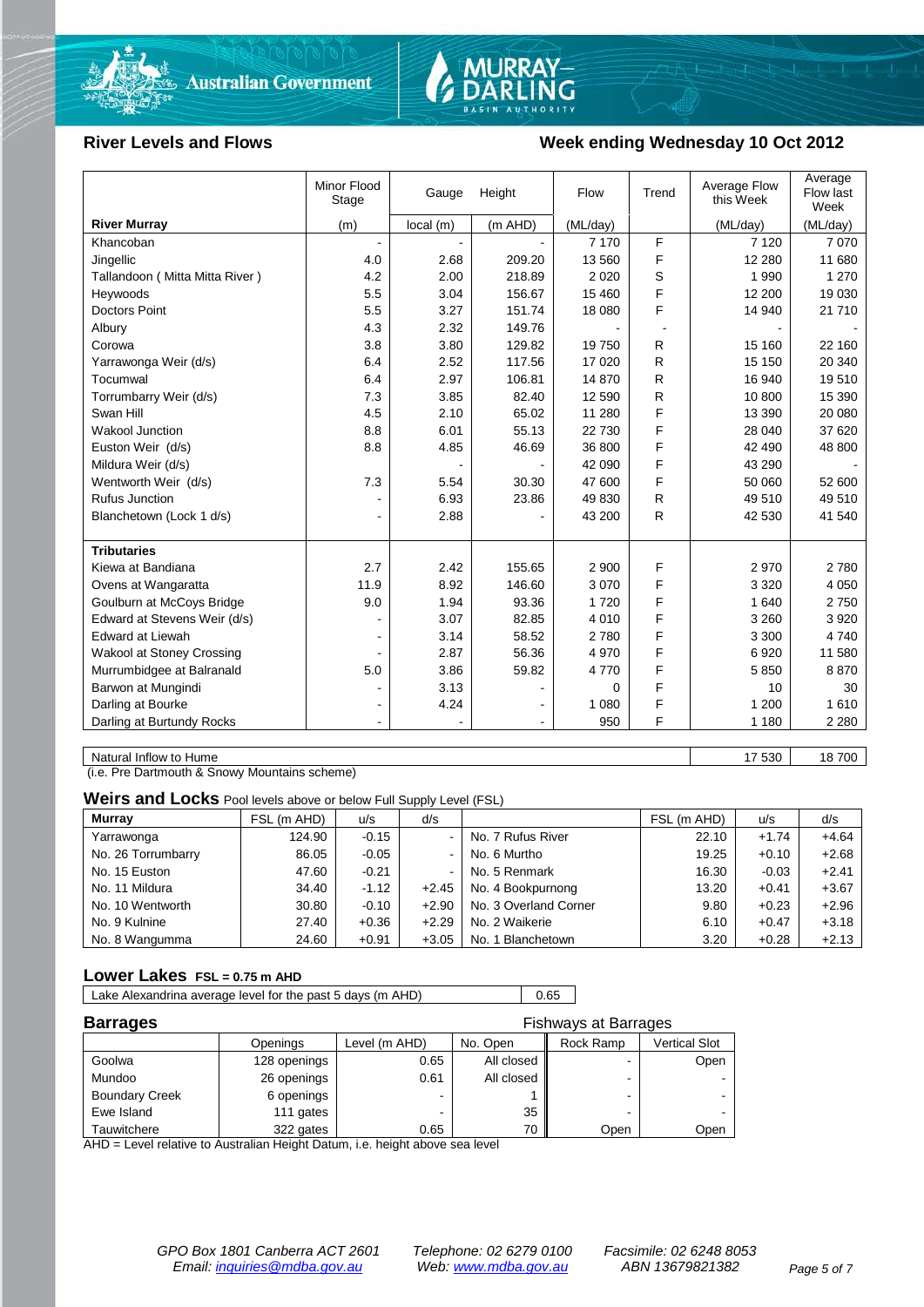



### **Week ending Wednesday 10 Oct 2012**





### **State Allocations (as at 10 Oct 2012)**

#### **NSW - Murray Valley**

| High security    | 100% |
|------------------|------|
| General security | 100% |
|                  |      |

| High security    | 95% |
|------------------|-----|
| General security | 64% |
|                  |     |

#### **NSW - Lower Darling**

| High security    | 100% |
|------------------|------|
|                  |      |
| General security | 100% |
|                  |      |

| Victorian - Murray Valley |     |  |  |
|---------------------------|-----|--|--|
| High reliability          | 81% |  |  |
| Low reliability           | 0%  |  |  |

| NSW - Murrumbidgee Valley |     | Victorian - Goulburn Vallev |      |
|---------------------------|-----|-----------------------------|------|
| High security             | 95% | High reliability            | 100% |

| .               | .  |
|-----------------|----|
| Low reliability | 0% |
|                 |    |

| South Australia - Murray Valley |      |  |
|---------------------------------|------|--|
| High security                   | 100% |  |

NSW : <http://www.water.nsw.gov.au/About-us/Media-releases/media/default.aspx><br>VIC : http://www.g-mwater.com.au/water-resources/allocations/current.asp

VIC : <http://www.g-mwater.com.au/water-resources/allocations/current.asp><br>SA : http://www.waterforgood.sa.gov.au/category/news/

<http://www.waterforgood.sa.gov.au/category/news/>